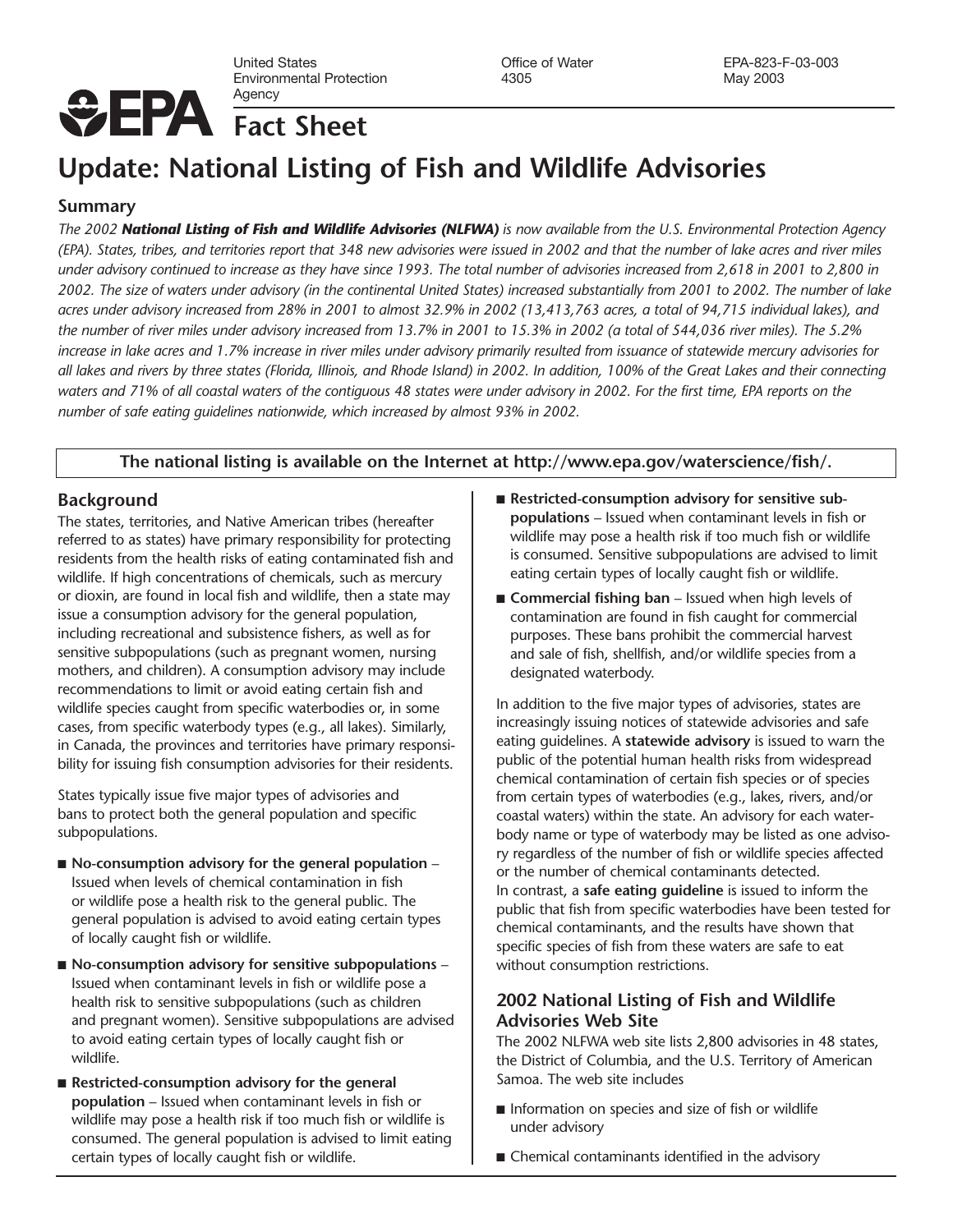- Geographic location of the waterbody
- Lake acreage or river miles under advisory
- Population for whom the advisory was issued
- Fish tissue residue data for 45 states
- State and tribal contact information.

The web site can generate national, regional, and state maps that summarize advisory information. Also included on the web site are the names of each state and tribal contact, a phone number, fax number, and e-mail address.

# **Advisory Trends**

In past years, EPA has reported fish advisories based on the number of advisories in effect; however, this does not provide any indication of the geographic extent of the contamination. For example, a waterbody-specific advisory may be issued to cover a single waterbody (e.g., a 20-acre lake), while a single statewide lake advisory can represent all lake acres within the state's jurisdiction (up to 12,787,200 acres in one state). Because of the dramatic range in the geographic size of lake acres and river miles affected by chemical contaminants that may be contained under a single advisory, the number of advisories is not as accurate a measure of the degree of contamination as is the geographic extent. Thus, EPA is providing information on the total lake acres and total river miles where advisories are currently in effect.

The number of advisories has increased overall by 125% since 1993 and by 7% between 2001 and 2002 (Figure 1).

Over the same period between 2001 and 2002, the percentage of the nation's lake acres and river miles under advisory increased (Figure 2). The percentage of total lake acres and river miles under advisory also increased from 1993 to 2002 by 25% and 13% respectively. Currently, the 2,800 advisories in the national listing represent almost 32.9% of the nation's total lake acreage and 15.3% of the nation's total river miles. Approximately 94,715 lakes (13,413,763 lake acres) and 544,036 river miles were under advisory in 2002, compared with 14,962 lakes and 74,505 river miles under advisory in 1993. The percentages of lake acres and river miles under advisory in 2002 in each state are shown in Figure 3. In addition, 100% of the Great Lakes and their connecting waters are also under advisory (Table 1). The Great Lakes and their connecting waters are considered separately from other waters and are not included in the above calculations of total lake acres or river miles.

The increase in the total size of waters under advisory is due in part to an increase in the number of assessments of chemical contaminants in fish and wildlife tissues and the states' increasing use of statewide advisories.

A statewide advisory is issued to warn the public of the potential for widespread contamination of specific species of fish or wildlife (e.g., moose or waterfowl) in certain types of waterbodies (e.g., lakes, rivers, or coastal waters). Twenty-eight states currently have statewide advisories (see Table 2). Three states issued statewide advisories in 2002: Florida, Illinois, and Rhode Island each added statewide mercury advice for all

#### **Figure 1**

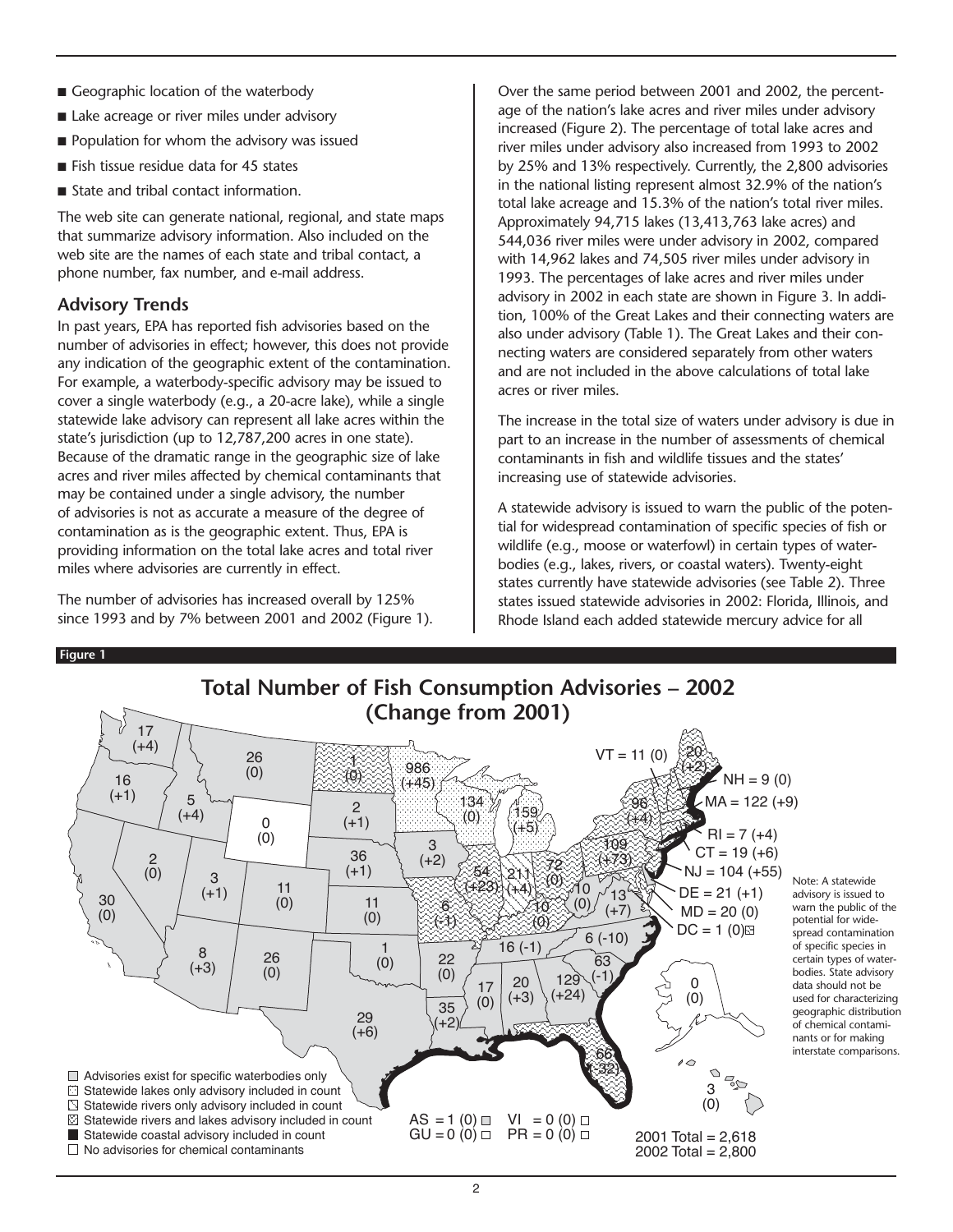lakes and rivers. In addition, a Native American group, the Micmac tribe of Maine, also issued two statewide mercury advisories to its tribal members.

In addition to the Great Lakes, many other Great Waters of the United States are currently under fish advisories for a

#### **Figure 2**





**Figure 3**



Twenty states have 100% of their lake acres under fish advisories (including those with statewide advisories); 10% to 75% of lake acres in 10 states are under advisories; 15 states have <10% of their lake acres under advisories; and 10 states have no lake acres under advisories.

Eighteen states have 100% of their river miles under fish advisories (states with statewide advisories); 5 states have 10% to 75% of their miles under advisories; 23 states have <10% of their river miles under advisories; and 9 states have no river miles under advisories.

| Table 1. Fish Advisories Issued for the Great Lakes |             |                |                |           |
|-----------------------------------------------------|-------------|----------------|----------------|-----------|
| Great Lakes                                         | <b>PCBs</b> | <b>Dioxins</b> | <b>Mercury</b> | Chlordane |
| Lake Superior                                       |             |                |                |           |
| Lake Michigan                                       |             |                |                |           |
| Lake Huron                                          |             |                |                |           |
| Lake Erie                                           |             |                |                |           |
| Lake Ontario                                        |             |                |                |           |

variety of pollutants. The Great Waters include not only the Great Lakes, but also Lake Champlain (PCBs and mercury), the Chesapeake Bay, 21 National Estuary Program (NEP) sites, and 14 National Estuarine Research Reserve System (NERRS) sites (see Table 3). Although the Chesapeake Bay is not under any advisories, the Potomac, James, Back, and Anacostia Rivers, which connect to it, are all under advisories. All of these rivers, with the exception of the James River (which is under advisory for kepone) are under PCB advisories. Baltimore Harbor, which also connects to the Chesapeake Bay, is under advisory for chlordane and PCB contamination in fish and blue crabs.

Many of the major estuaries listed in the NEP or designated as NERRS sites are under fish and/or shellfish advisories for multiple chemical contaminants (see Table 3). Sixty-seven percent of the total number of NEP, NERRS, and combined sites are under fish consumption advisories. Currently, there are 16 sites that have no fish consumption advisories.

| Table 2. Summary of Statewide Advisories by Waterbody Type |                                                        |                                                 |                                          |  |  |
|------------------------------------------------------------|--------------------------------------------------------|-------------------------------------------------|------------------------------------------|--|--|
| <b>State</b>                                               | Lake                                                   | <b>River</b>                                    | <b>Coastal Waters</b>                    |  |  |
| Alabama                                                    |                                                        |                                                 | Mercury                                  |  |  |
| Connecticut                                                | Mercury                                                | Mercury                                         | <b>PCBs</b>                              |  |  |
| Dist. of Columbia                                          | <b>PCBs</b>                                            | <b>PCBs</b>                                     |                                          |  |  |
| Florida                                                    | Mercury                                                | Mercury                                         | Mercury                                  |  |  |
| Georgia                                                    |                                                        |                                                 | Mercury                                  |  |  |
| <b>Illinois</b>                                            | Mercury                                                | Mercury                                         |                                          |  |  |
| Indiana                                                    |                                                        | Mercury<br><b>PCBs</b>                          |                                          |  |  |
| Kentucky                                                   | Mercury                                                | Mercury                                         |                                          |  |  |
| Louisiana                                                  |                                                        |                                                 | Mercury                                  |  |  |
| Maine                                                      | Mercury                                                | Mercury                                         | <b>Dioxins</b><br>Mercury<br><b>PCBs</b> |  |  |
| Maryland                                                   | Mercury                                                | Mercury                                         |                                          |  |  |
| Massachusetts                                              | Mercury                                                | Mercury                                         | <b>PCBs</b><br>Mercury                   |  |  |
| Michigan                                                   | Mercury                                                |                                                 |                                          |  |  |
| Minnesota                                                  | Mercury                                                |                                                 |                                          |  |  |
| Mississippi                                                |                                                        |                                                 | Mercury                                  |  |  |
| Missouri                                                   | Mercury                                                | Mercury                                         |                                          |  |  |
| New Hampshire                                              | Mercury                                                | Mercury                                         | <b>PCBs</b>                              |  |  |
| New Jersey                                                 | Mercury                                                | Mercury                                         | <b>PCBs</b><br>Cadmium<br><b>Dioxins</b> |  |  |
| New York                                                   | <b>PCBs</b><br>Chlordane<br><b>Mirex</b><br><b>DDT</b> | <b>PCBs</b><br>Chlordane<br>Mirex<br><b>DDT</b> | Cadmium<br><b>Dioxins</b>                |  |  |
| North Carolina                                             |                                                        |                                                 | Mercury                                  |  |  |
| North Dakota                                               | Mercury                                                | Mercury                                         |                                          |  |  |
| Ohio                                                       | Mercury                                                | Mercury                                         |                                          |  |  |
| Pennsylvania                                               | Mercury                                                | Mercury                                         |                                          |  |  |
| Rhode Island                                               | Mercury                                                | Mercury                                         | <b>PCBs</b><br>Mercury                   |  |  |
| South Carolina                                             |                                                        |                                                 | Mercury                                  |  |  |
| Texas                                                      |                                                        |                                                 | Mercury                                  |  |  |
| Vermont                                                    | Mercury                                                | Mercury                                         |                                          |  |  |
| Wisconsin                                                  | Mercury                                                |                                                 |                                          |  |  |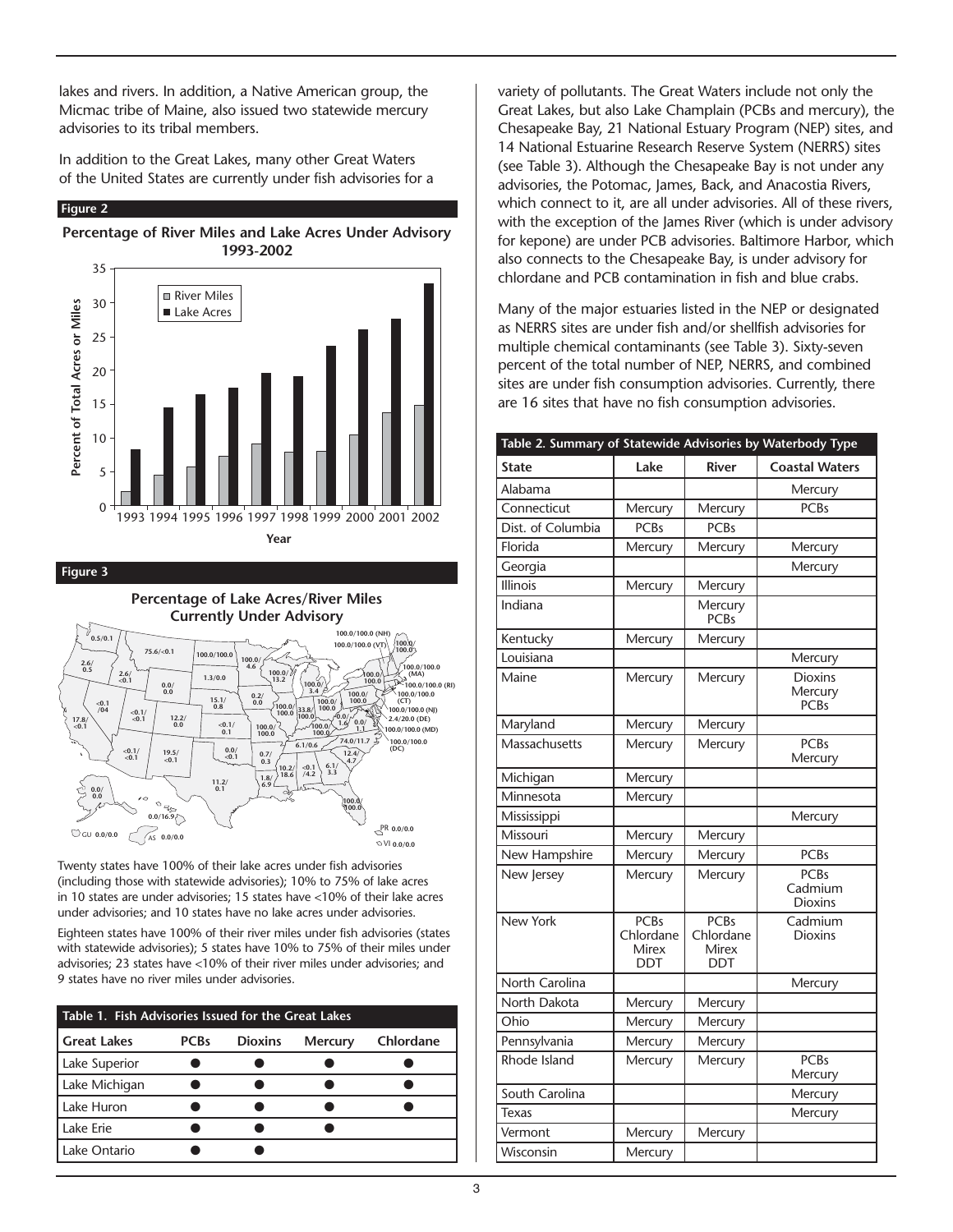Several states have issued fish advisories for all of their coastal waters. Using coastal mileages calculated by the National Oceanic and Atmospheric Administration, an estimated 71% of the coastline of the contiguous 48 states currently is under advisory. This includes 92% of the Atlantic coast and 100% of the Gulf Coast. No Pacific coast state has issued a statewide advisory for any of its coastal waters, although several local areas along the Pacific coast are under advisory. The Atlantic coast advisories have been issued for a wide variety of chemical

| Table 3. Fish Consumption Advisories Active for NEP and NERRS<br><b>Sites - 2002</b> |           |           |           |           |             |                        |  |
|--------------------------------------------------------------------------------------|-----------|-----------|-----------|-----------|-------------|------------------------|--|
|                                                                                      |           | PCB5      | Diotiki   | Mercycl   | Cadmillan   | Cities dans<br>Octress |  |
| Waterbody                                                                            |           |           |           |           |             |                        |  |
| Casco Bay, ME <sup>*</sup>                                                           |           |           |           |           |             |                        |  |
| Wells, ME #                                                                          | $\bullet$ | ●         |           |           |             |                        |  |
| Great Bay, NH #                                                                      | $\bullet$ |           |           |           |             |                        |  |
| Great Bay, Little Bay,                                                               |           |           |           |           |             |                        |  |
| and Hampton Harbor, NH <sup>*</sup>                                                  |           |           |           |           |             |                        |  |
| Massachusetts Bay, MA *                                                              | $\bullet$ |           | $\bullet$ |           |             | $\bullet$ <sup>1</sup> |  |
| Buzzards Bay, MA <sup>*</sup>                                                        | $\bullet$ |           | $\bullet$ |           |             |                        |  |
| Waquoit Bay, MA #                                                                    | $\bullet$ |           | ●         |           |             |                        |  |
| Narragansett, RI * #                                                                 | $\bullet$ |           |           |           |             |                        |  |
| Long Island Sound, NY/CT*                                                            | ●         | ●         |           | O         |             |                        |  |
| Peconic Bay, NY*                                                                     |           | ●         |           | ●         |             |                        |  |
| Hudson River, NY #                                                                   | $\bullet$ | $\bullet$ |           | $\bullet$ | $\bullet^2$ | $\bullet^{3,4}$        |  |
| New York/New Jersey Harbor*                                                          | $\bullet$ |           |           | ●         | $\bullet$   |                        |  |
| Barnegat Bay, NJ *                                                                   | $\bullet$ | 0         |           | ●         |             |                        |  |
| Jacques Cousteau-Great Bay                                                           |           |           |           |           |             |                        |  |
| and Mullica River, NJ #                                                              | 0         |           |           |           |             |                        |  |
| Delaware Estuary, DE/NJ/PA * #                                                       | $\bullet$ | 0         | ●         |           |             | $\overline{\bullet^5}$ |  |
| Albemarle-Pamlico Sounds, NC *                                                       |           | ●         |           |           |             |                        |  |
| North Carolina sites #                                                               |           |           |           |           |             |                        |  |
| Ashepoo-Combahee-                                                                    |           |           |           |           |             |                        |  |
| Edisto Basin, SC #<br>North Inlet/Winjah Bay, SC #                                   |           |           |           |           |             |                        |  |
| Sapelo Island, GA #                                                                  |           |           |           |           |             |                        |  |
| Indian River Lagoon, FL <sup>*</sup>                                                 |           |           |           |           |             |                        |  |
| Charlotte Harbor, FL <sup>*</sup>                                                    |           |           | ●         |           |             |                        |  |
| Rookery Bay, Fl #                                                                    |           |           |           |           |             |                        |  |
| Sarasota Bay, FL *                                                                   |           |           |           |           |             |                        |  |
| Tampa Bay, FL *                                                                      |           |           |           |           |             |                        |  |
| Apalachicola Bay, FL #                                                               |           |           |           |           |             |                        |  |
| Mobile Bay, AL *                                                                     |           |           | ●         |           |             |                        |  |
| Weeks Bay, AL #                                                                      |           |           | ●         |           |             |                        |  |
| Barataria-Terrebonne Estuary, LA*                                                    |           |           | O         |           |             |                        |  |
| Galveston Bay, TX *                                                                  |           |           | O         |           |             |                        |  |
| Puget Sound, WA *                                                                    | ●         |           |           |           |             | $\overline{\bullet^6}$ |  |
| Columbia River, OR/WA *                                                              | $\bullet$ |           |           |           |             | $\overline{\bullet^4}$ |  |
| San Francisco Bay, CA *                                                              | $\bullet$ |           | $\bullet$ |           |             | $\overline{\bullet}$   |  |

<sup>1</sup> Multiple contaminants. 2For waterfowl.

<sup>3</sup>Mirex. 4DDT.

5Dieldrin, arsenic, DDT, and chlorinated pesticides.

6Specific embayments of Puget Sound are listed for the following pollutants: creosote, pentachlorophenol, volatile organic compounds (VOCs), tetrachloroethylene, arsenic, metals

(unspecified), vinyl chloride, polycyclic aromatic hydrocarbons (PAHs), pesticides (unspecified), and multiple pollutants (unspecified).  $7$ DDT and dieldrin. \*NEP site. #NERRS site. Source: EPA 2002 NLFWA Database

(Advisories current through December 2002).

contaminants, including mercury, PCBs, dioxins, and cadmium. All of the Gulf Coast advisories have been issued for mercury.

## **Safe Eating Guidelines**

EPA has been encouraging states to issue safe eating guidelines when providing advisory information. In addition to issuing statewide advisories warning the public about chemical contaminants in fish tissue, states are increasingly issuing safe eating guidelines to inform the public that fish from specific waterbodies or specific species of fish have been tested for chemical contaminants and have been shown to contain very low levels of contaminants. By issuing safe eating guidelines, the states are identifying waters or species for the public that are safe to consume and promote enjoyment of recreational fishing.

In 1993, the first year that the NLFWA collected data on safe eating guidelines, there were only 20 such guidelines in effect. This number increased very slowly until 2002 when 164 new safe eating guidelines were issued. This 2002 increase represented almost half of all safe eating guidelines issued since 1993. Table 4 shows the trend in the issuance of safe eating guidelines since 1993. Currently, 13 states have issued guidelines. The largest numbers of such waterbodyspecific guidelines have been issued by Georgia (143), South Carolina (69), and Texas (38). Three states have issued statewide guidelines. In 2001, Alaska issued a statewide guideline to inform the public that all of Alaska's fish are safe to eat without restrictions. In 2002, Wisconsin issued a safe eating guideline for all lakes statewide for bluegill and other sunfish, and yellow perch, white and black crappie, and bullheads, while Minnesota issued a similar guideline for all lakes statewide for panfish. However, there are a few waterbodyspecific exceptions to the safe eating guidelines, so consumers are advised to review waterbody-specific information.

Currently, 3,084 miles of rivers (<0.01%) and 4,342,920 lake acres (10%) (a total of 28,294 lakes) nationally have safe eating guidelines for at least one fish species in the continental United States. The number of these guidelines is likely to grow as additional states identify safe fishing waters or species (sunfish and other panfish) that do not tend to accumulate

| Table 4. Total Safe Eating Guidelines Issued Since 1993 |                                 |                                 |  |
|---------------------------------------------------------|---------------------------------|---------------------------------|--|
| Year<br><b>Issued</b>                                   | <b>New</b><br><b>Advisories</b> | Cumulative<br><b>Advisories</b> |  |
| 1993                                                    | 20                              | 20                              |  |
| 1994                                                    | 12                              | 32                              |  |
| 1995                                                    | 35                              | 67                              |  |
| 1996                                                    | 10                              | 77                              |  |
| 1997                                                    | 2                               | 79                              |  |
| 1998                                                    | 25                              | 104                             |  |
| 1999                                                    | 44                              | 148                             |  |
| 2000                                                    | 7                               | 155                             |  |
| 2001                                                    | 20                              | 175                             |  |
| 2002                                                    | 164                             | 339                             |  |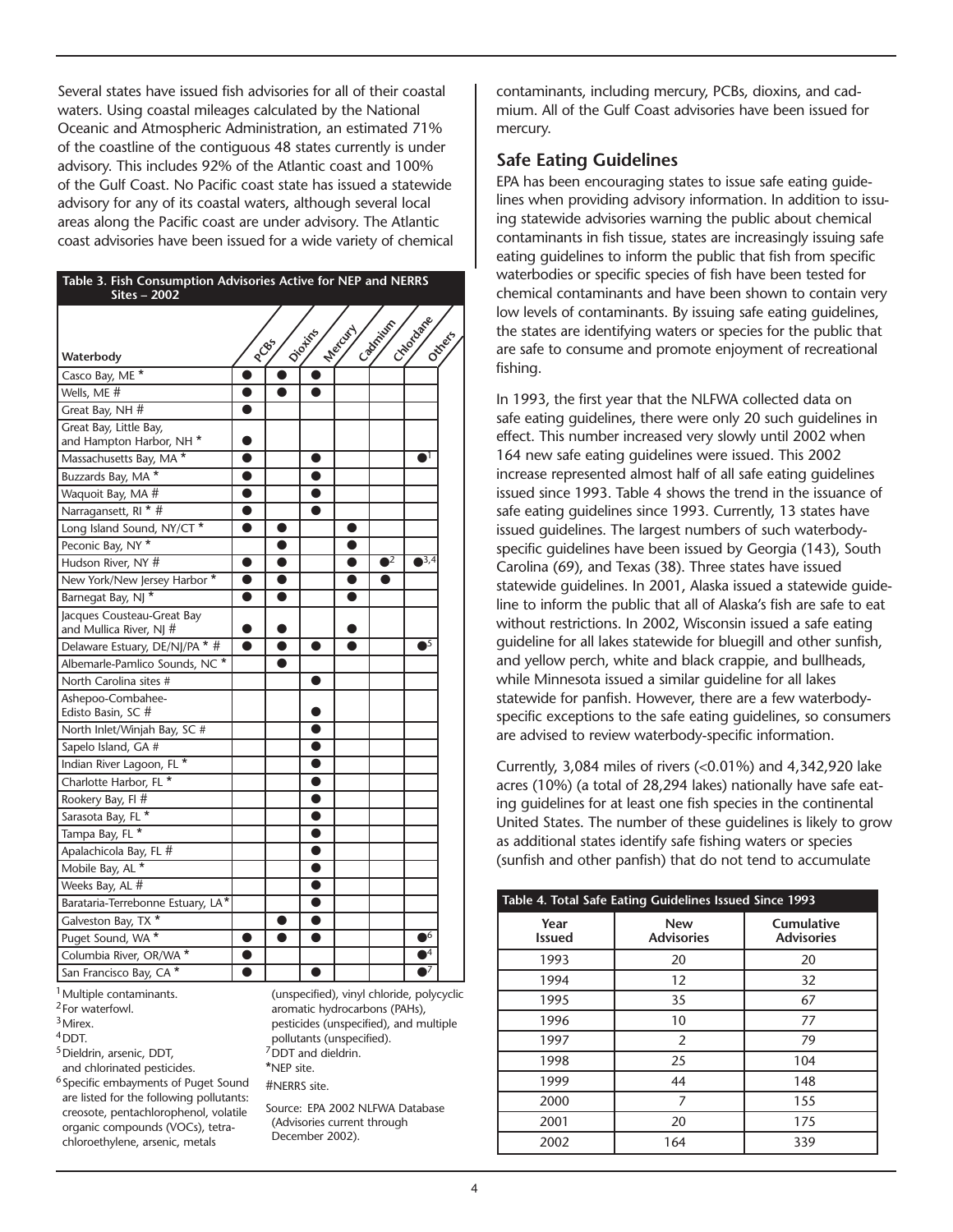chemical contaminants in their tissues to the same extent as long-lived predatory species (largemouth bass, walleye, northern pike, and catfish). These guidelines will help direct the public toward making more informed decisions about the waterbodies in which they fish and healthier choices about the species that they choose to eat.

## **Bioaccumulative Pollutants**

Although there are advisories in the United States for a total of 39 chemical contaminants, most advisories have involved five primary contaminants: mercury, PCBs, chlordane, dioxins, and DDT. And while almost 75% of all advisories have been issued at least in part because of mercury contamination, other chemical contaminants are also likely to be present at many of these same advisory locations. These chemical contaminants accumulate in the tissues of aquatic organisms at concentrations many times higher than concentrations in the water. These chemical contaminants also persist for relatively long periods in sediments where bottom-dwelling animals can accumulate them and pass them up the food chain to fish.

Concentrations of these contaminants in the tissues of aquatic organisms may increase at each level of the food chain. As a result, top predators in a food chain, such as largemouth bass or walleye, may have concentrations of these chemicals in their tissues that may be a million times higher than the concentrations in the water. Mercury, PCBs, chlordane, dioxins,

#### **Trends in Number of Lake Acres Under Advisory for Various Pollutants**







and DDT (and its degradation products, DDE and DDD) were at least partly responsible for 96% of all fish consumption advisories in effect in 2002.

## **Mercury**

Advisories for mercury increased 11% from 2001 to 2002 (1,933 to 2,140) and increased 138% from 1993 to 2002 (899 to 2,140). The number of states that have issued mercury advisories has risen steadily from 27 in 1993 to 45 in 2002. The increase in the number of mercury advisories in 2002 can largely be attributed to the issuance of 309 new mercury advisories by 23 states. Mercury advisories issued by 5 states accounted for 82% of all new mercury advisories. Pennsylvania issued 73 new mercury advisories in 2002; New Jersey, 57; Florida, 54; Minnesota, 47; and Georgia, 22. The large number of mercury advisories rescinded by Florida includes waterbodies that are now covered by the new statewide mercury advisory for all freshwater lakes and rivers. In 2002, the geographic extent of the contamination in number of lake acres (12,069,319) and river miles (473,186) under mercury advisories increased by almost 18% and 14%, respectively, over 2001 (Figures 4 and 5). The rapid increase in number of lake acres and river miles under advisory has resulted from the issuance of statewide mercury advisories by Florida, Illinois, and Rhode Island.

Currently, 19 states (Connecticut, Florida, Illinois, Indiana, Kentucky, Maine, Maryland, Massachusetts, Michigan, Minnesota, Missouri, New Hampshire, New Jersey, North Dakota, Ohio, Pennsylvania, Rhode Island, Vermont, and Wisconsin) have issued statewide advisories for mercury in freshwater lakes and/or rivers. Eleven states (Alabama, Florida, Georgia, Louisiana, Maine, Massachusetts, Mississippi, North Carolina, Rhode Island, South Carolina, and Texas) have statewide advisories for mercury in their coastal waters. For the first time, two tribal statewide advisories have been issued for mercury in freshwater and marine fish (including lobster) by the Micmac tribe of Maine.

# **PCBs**

Advisories for PCBs increased 6% from 2001 to 2002 (from 764 to 813) and increased 155% from 1993 to 2002 (319 to 813). The number of states that have issued PCB advisories remained at 38 states (including American Samoa) in 2002, up from 31 states in 1993 and 36 states in 1998. Eleven states added a total of 49 new advisories for PCBs in 2002; however, the increase in advisories for PCBs is primarily due to new advisories issued by three states, Illinois (25), Indiana (5), and Michigan (5), which account for 71% of all new PCB advisories. The total number of lake acres (2,121,255) and river miles (114,547) under PCB advisories increased by 22% and remained the same, respectively, from 2001 to 2002 (Figures 4 and 5). Three states (District of Columbia, Indiana, and New York) have issued statewide freshwater advisories (river and/or lake) advisories for PCBs. Six other states (Connecticut, Maine, Massachusetts, New Hampshire, New Jersey, and Rhode Island) have issued PCB advisories for all of their coastal marine waters.